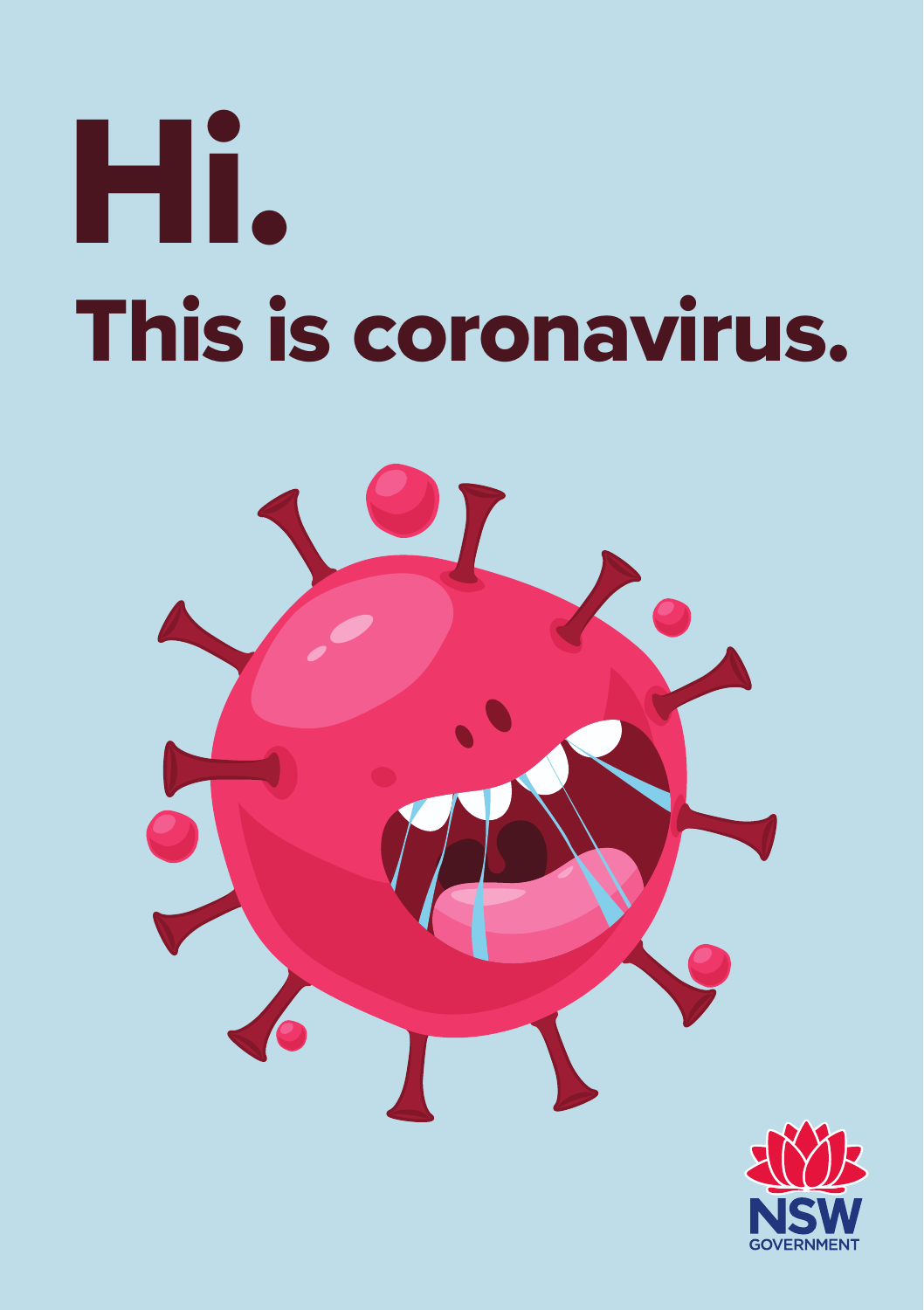# We cannot see it. It is very small and makes some people sick.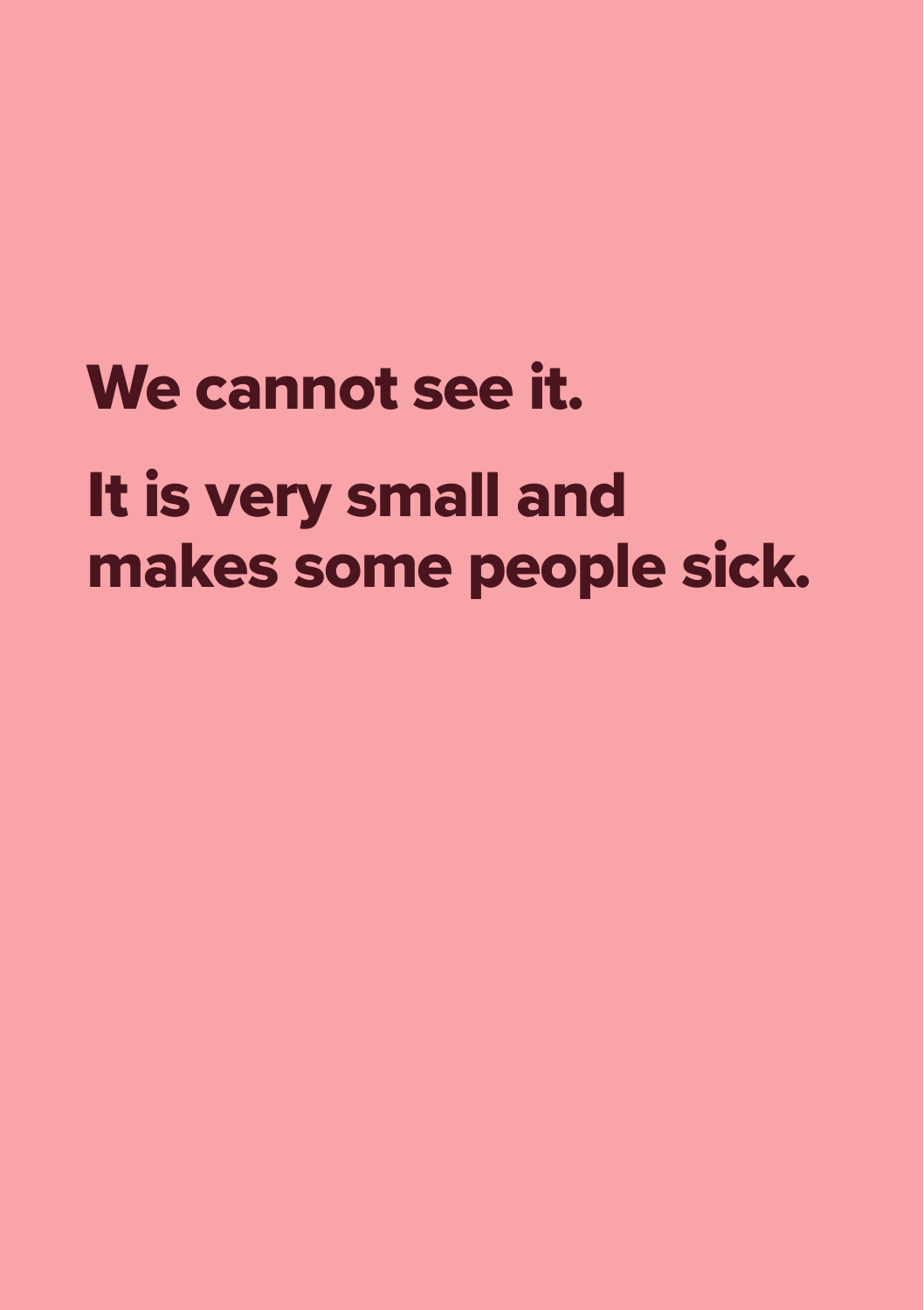#### It can



#### make us cough,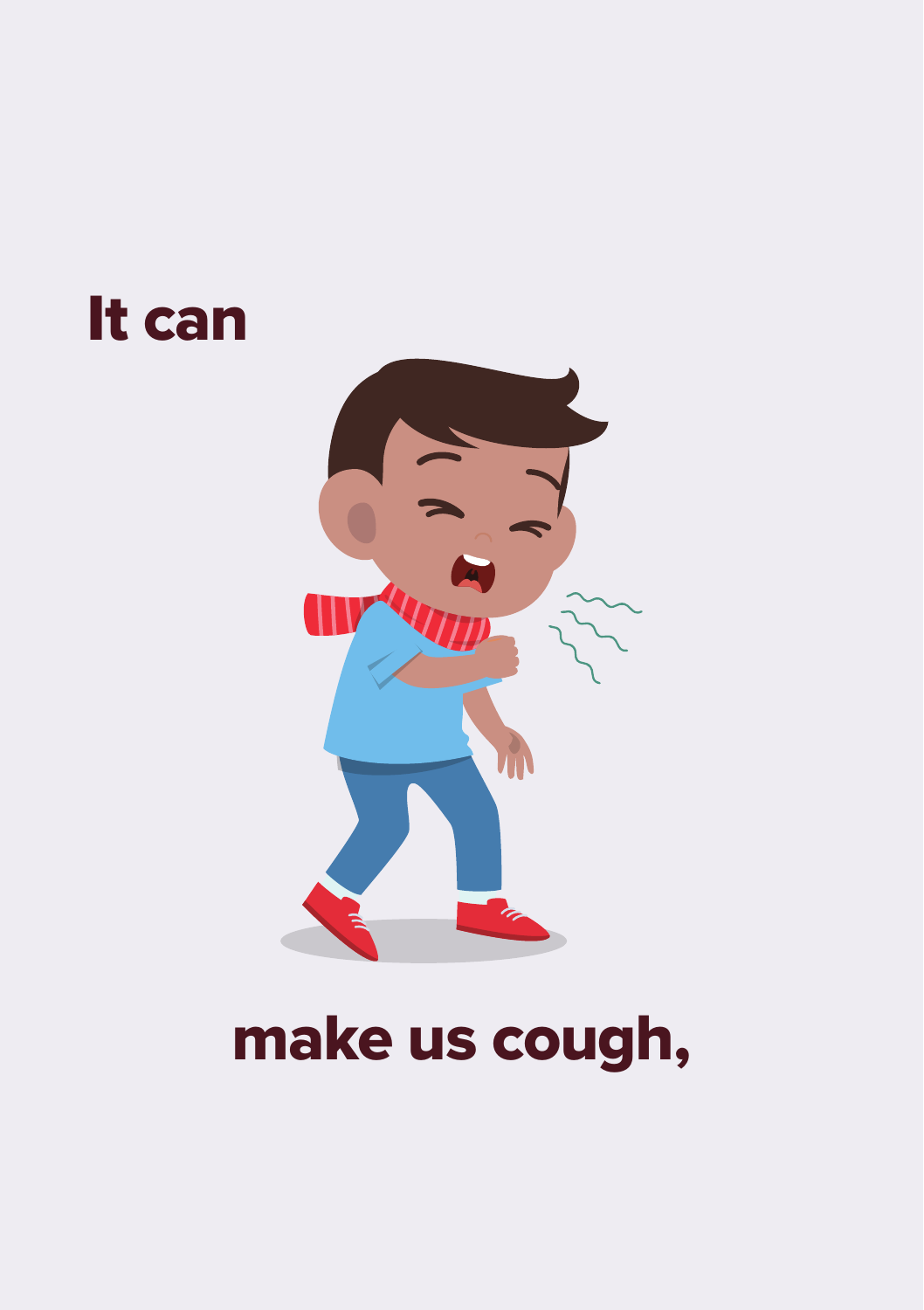

# feel hot and cold,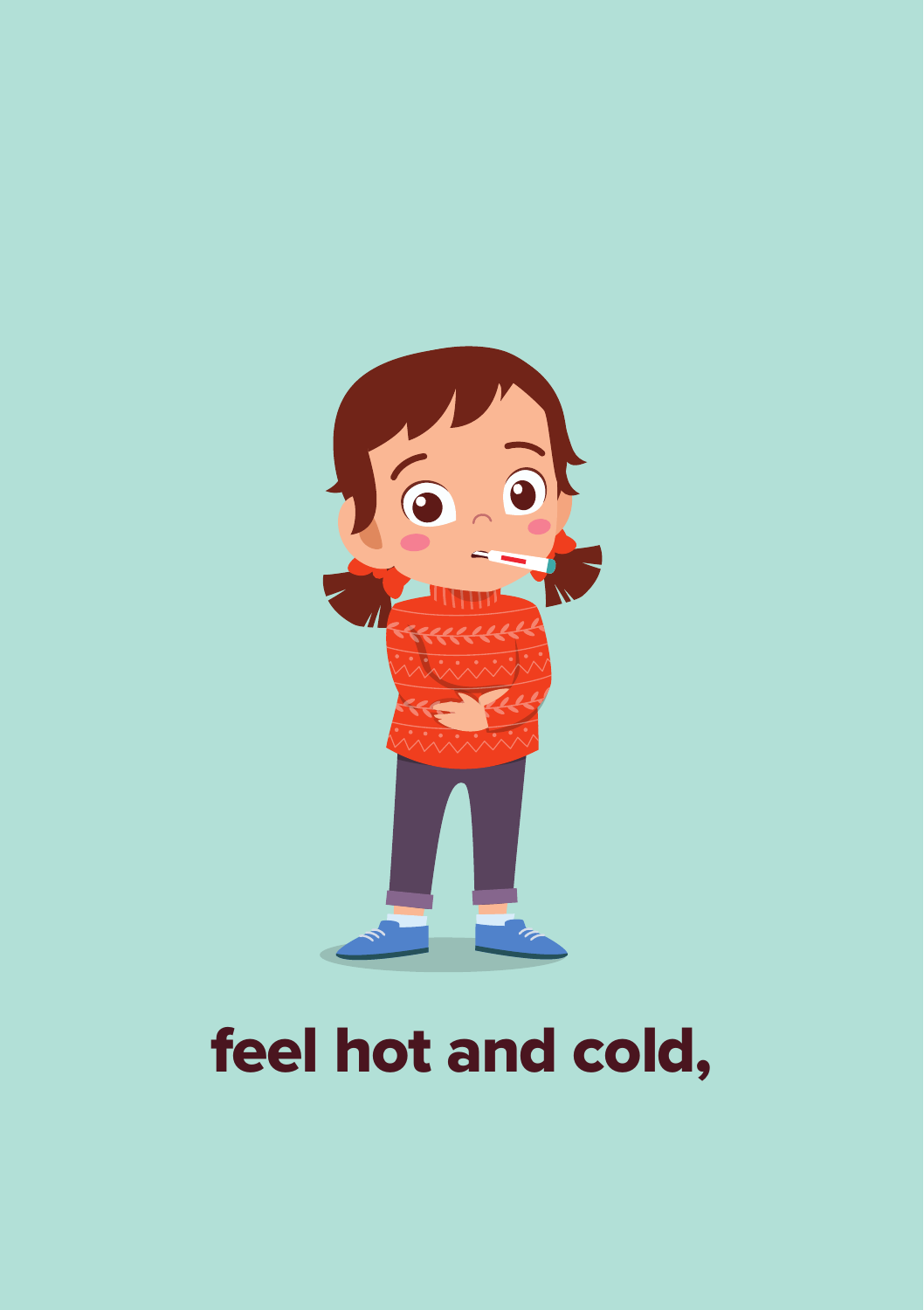

#### give us a sore throat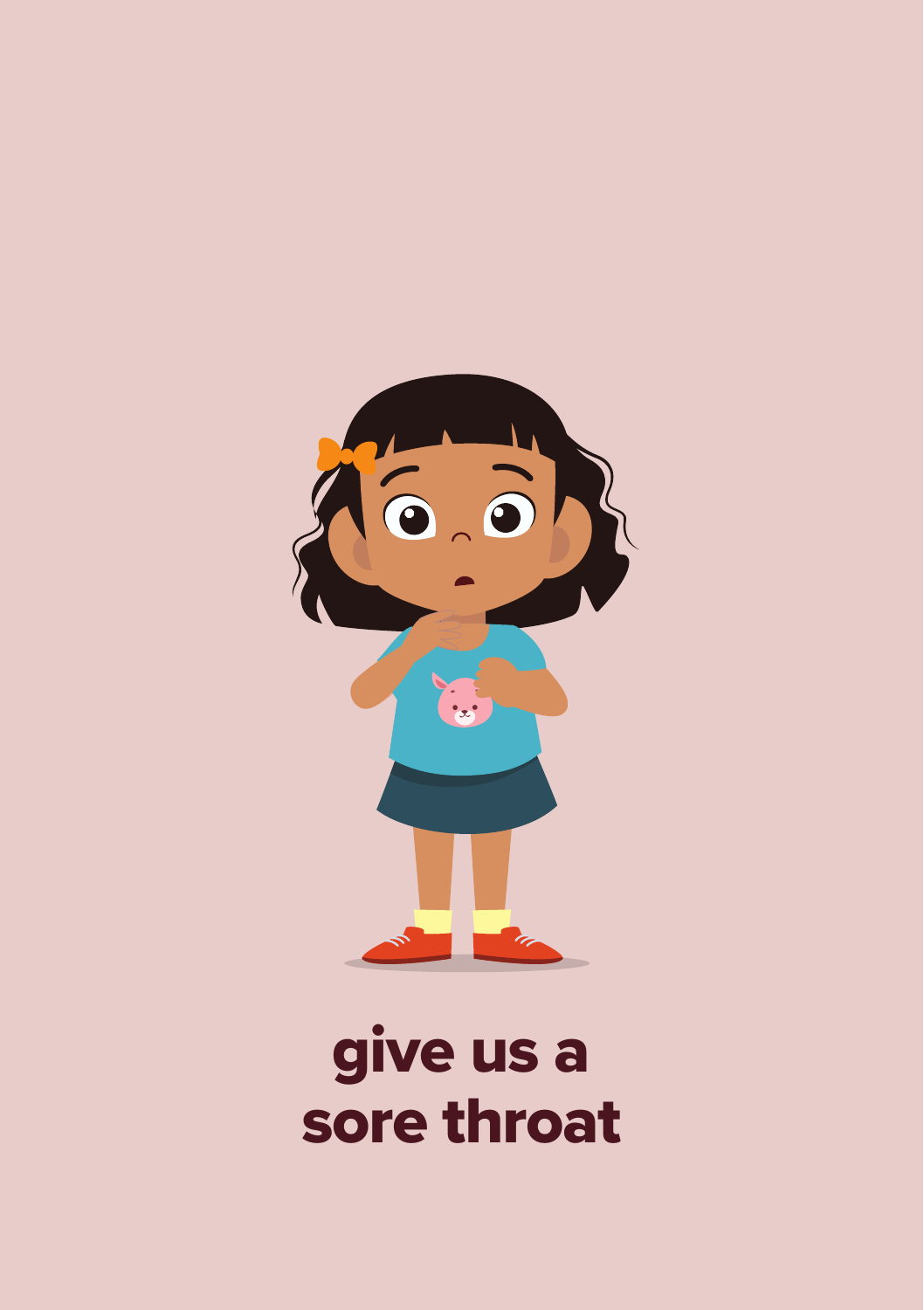

# and make it hard to breathe.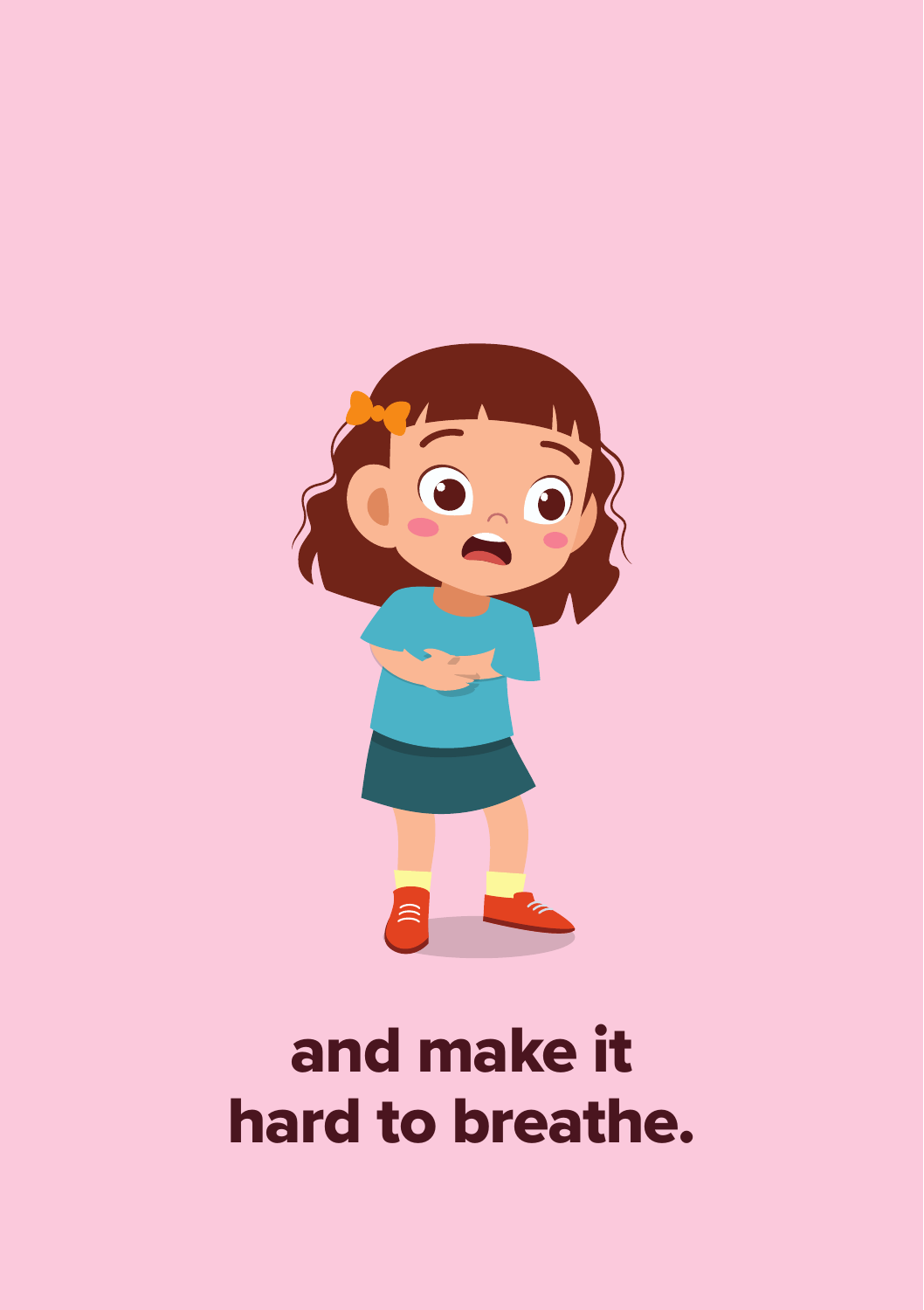# Everyone is different.

# Some people will get a little bit sick.

# Others might get very sick and go to the hospital.

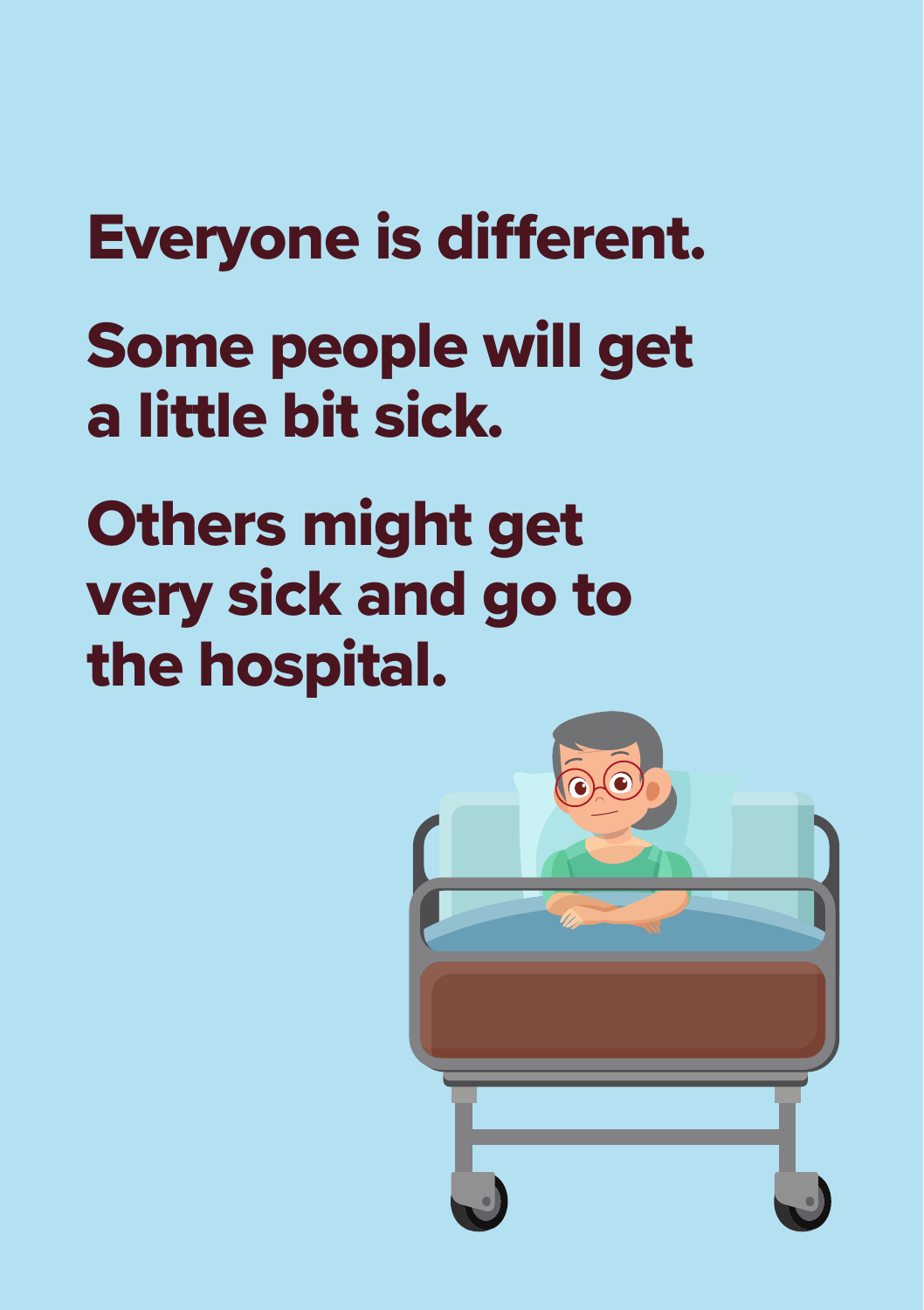# Coronavirus moves through our spit, coughs and sneezes.

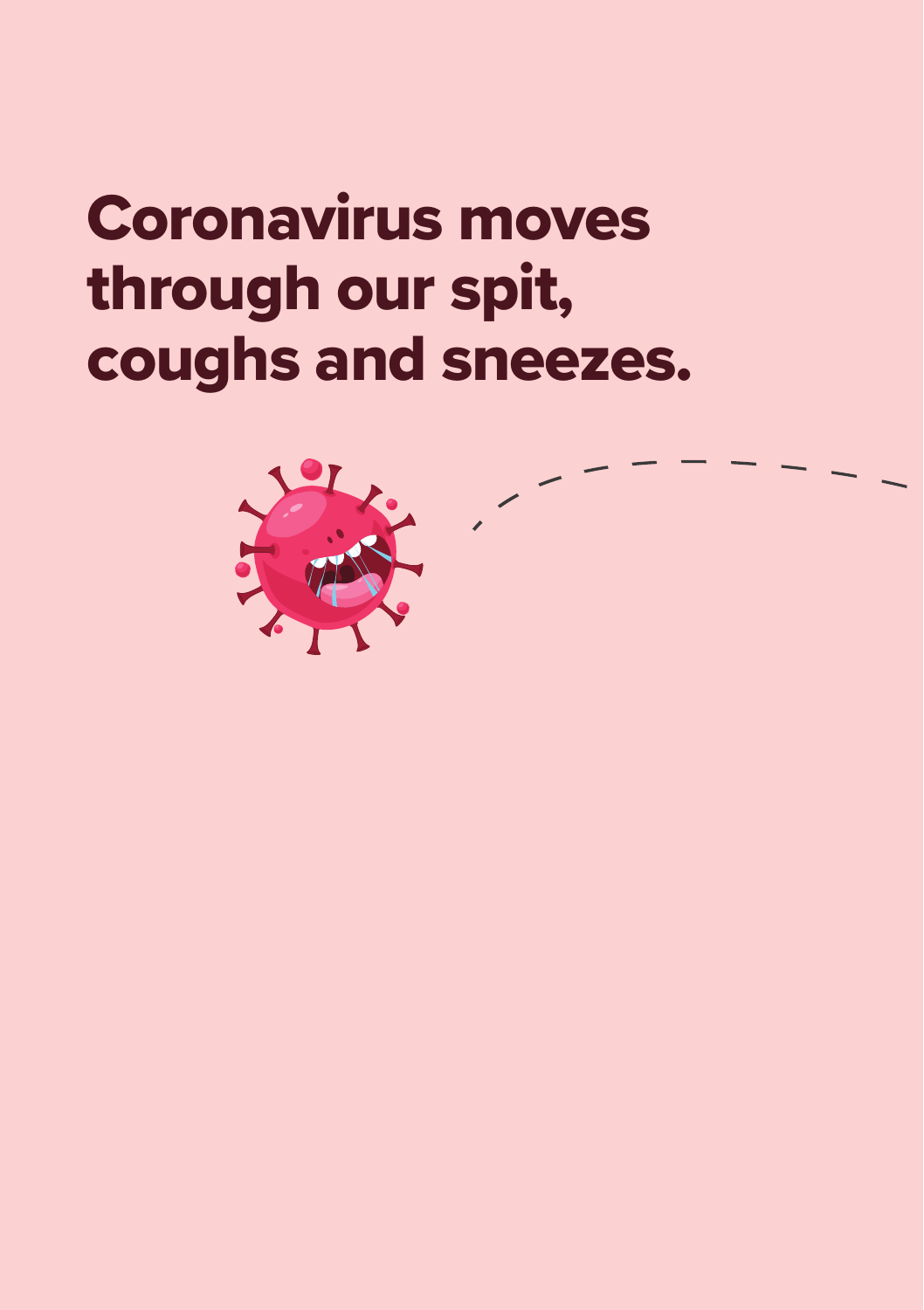

 $\prime$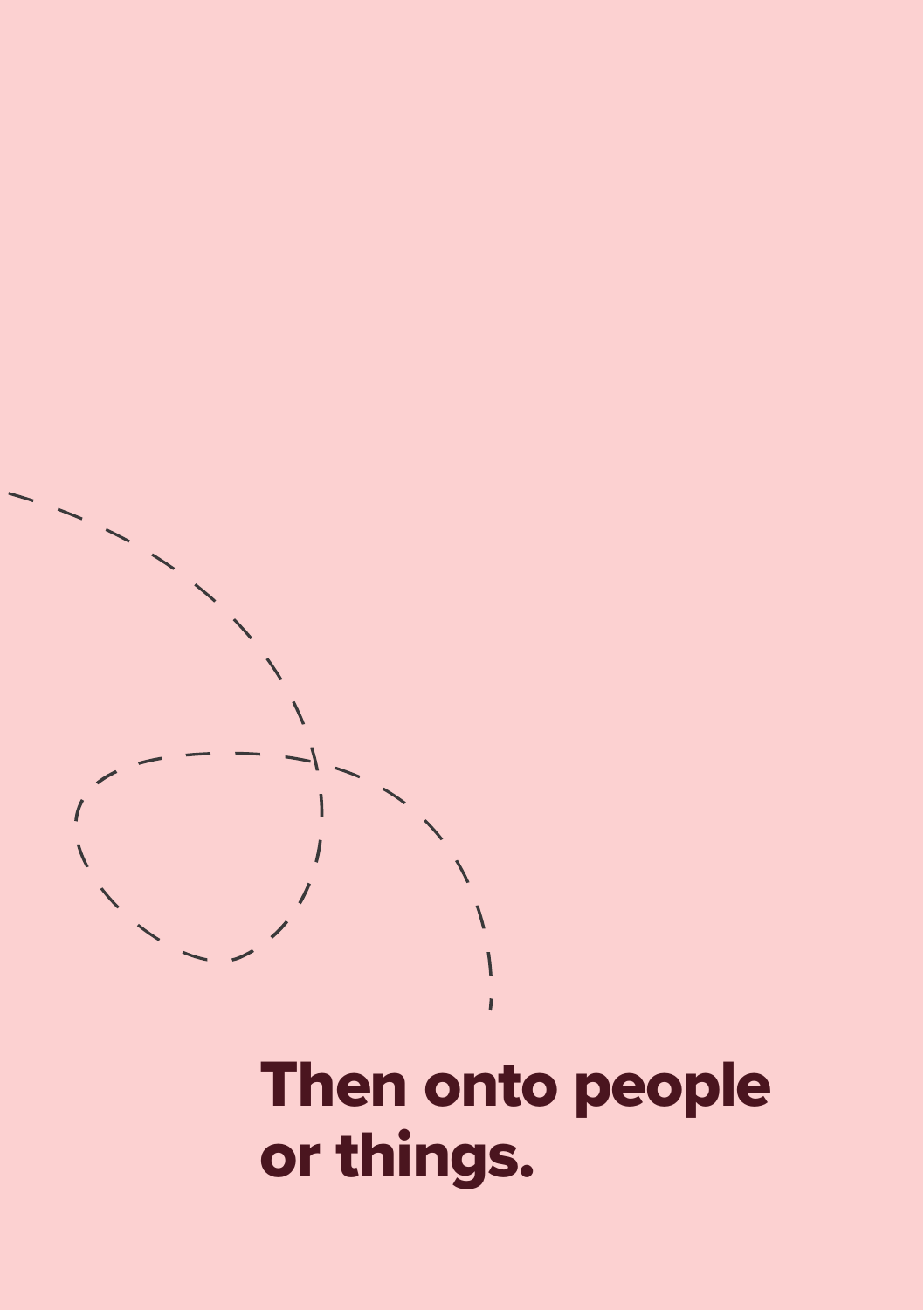

# So it is important we stop it from moving.

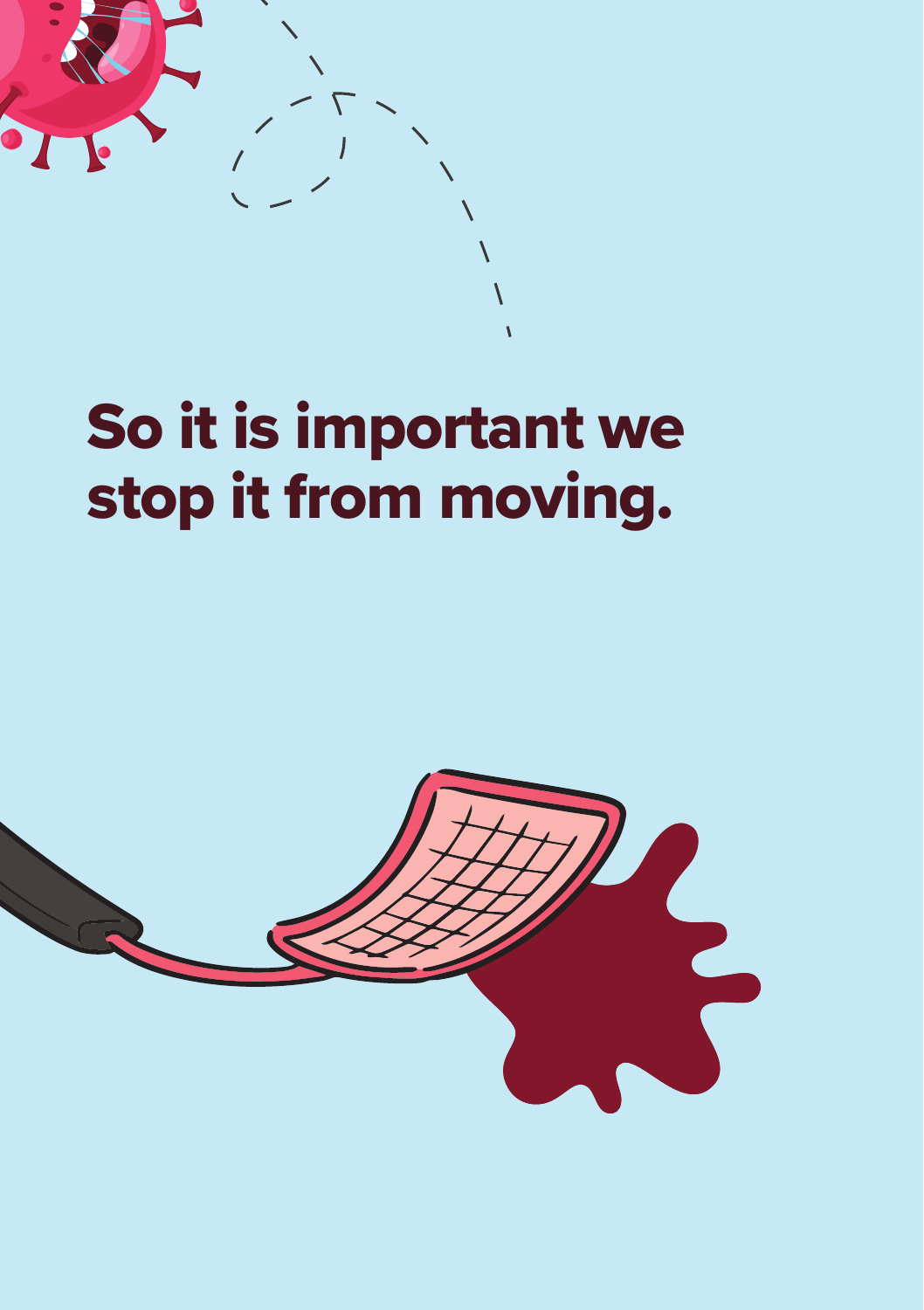#### We need to:

# **1 Cover our coughs and** sneezes with a tissue or our elbow.

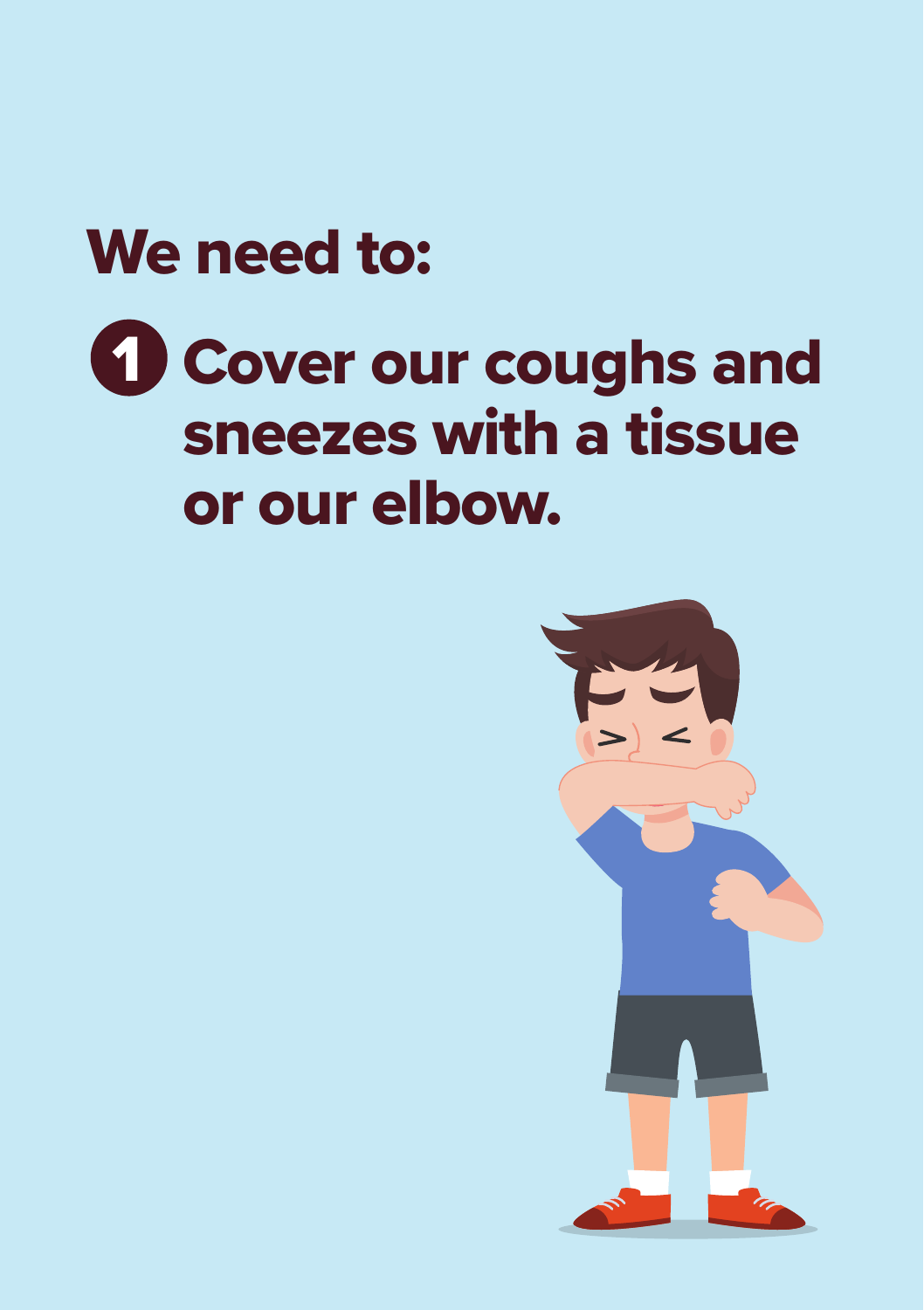

# 2 Wash our hands with soap and water before we eat and after play.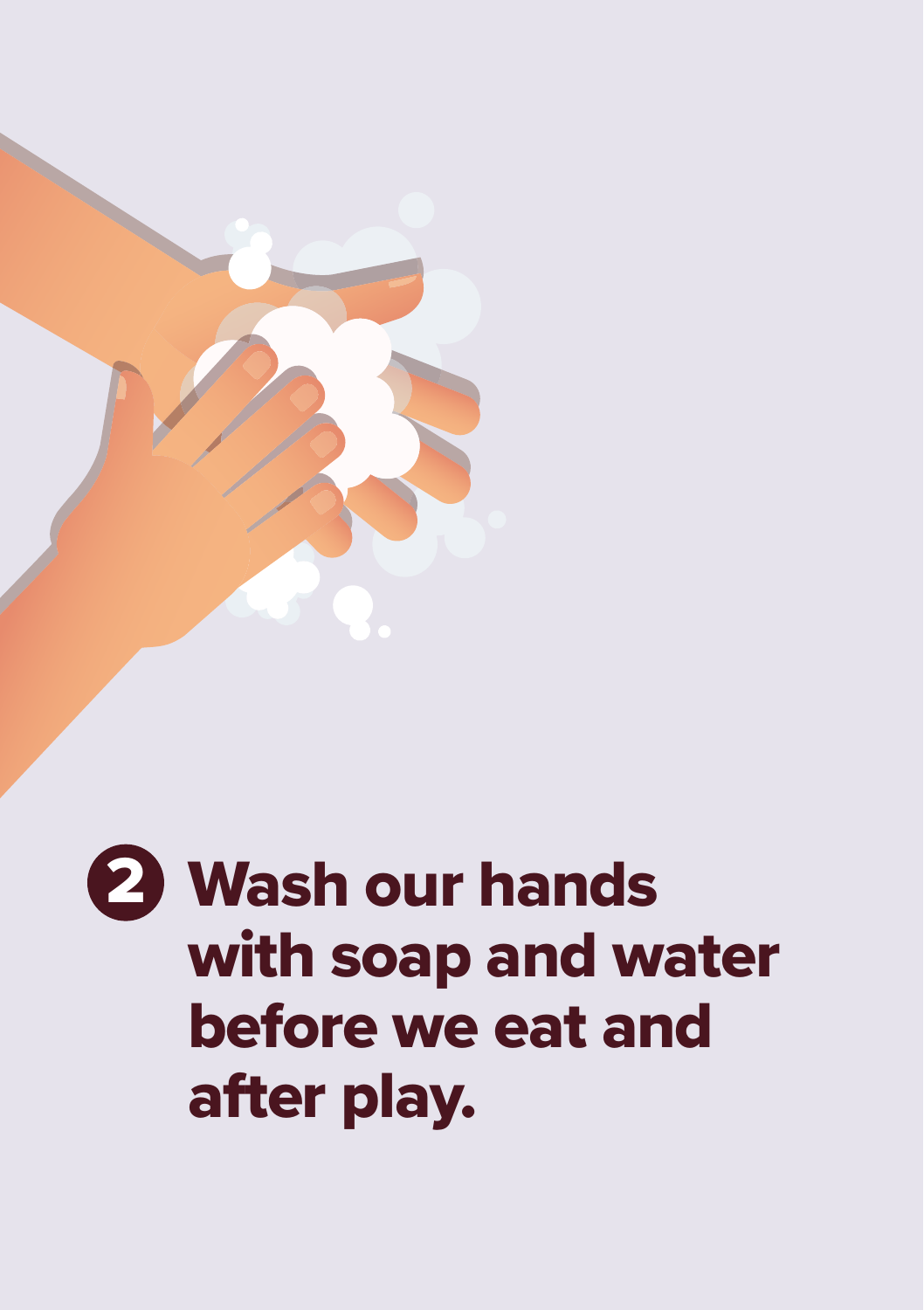# Remember to sing 'Happy Birthday' two times.

 $\odot$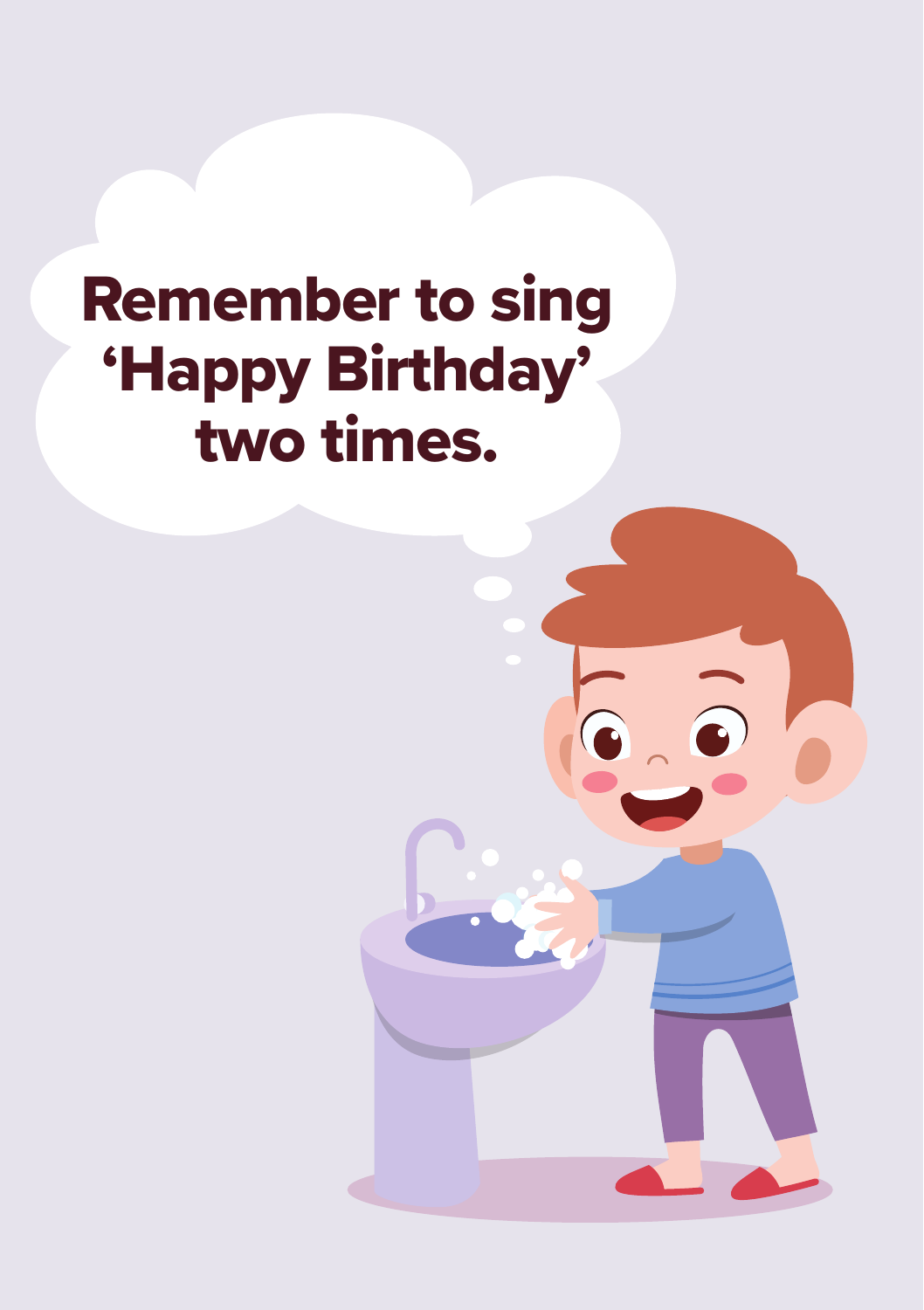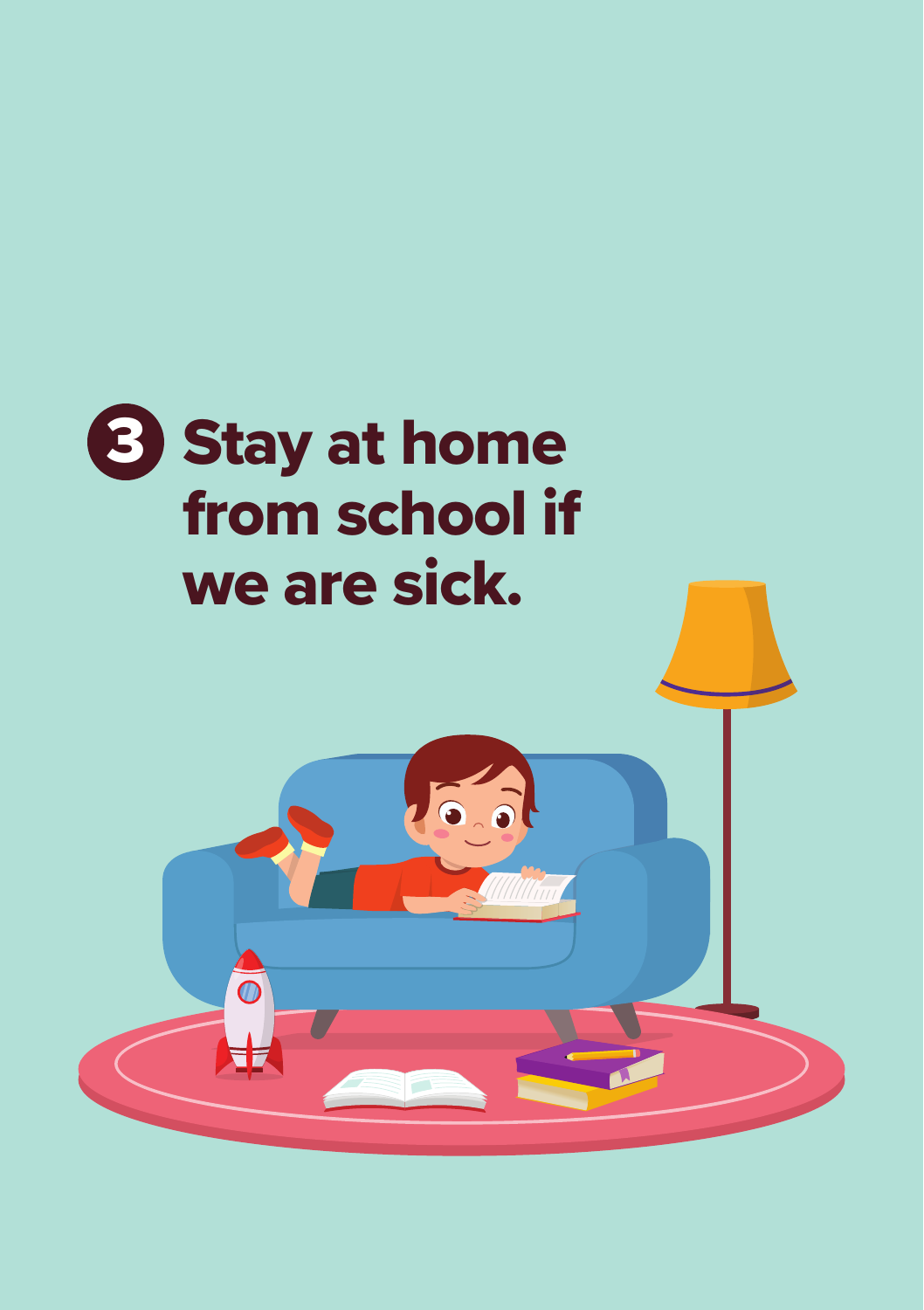

# **4 Clean tables,** toys and door handles at home.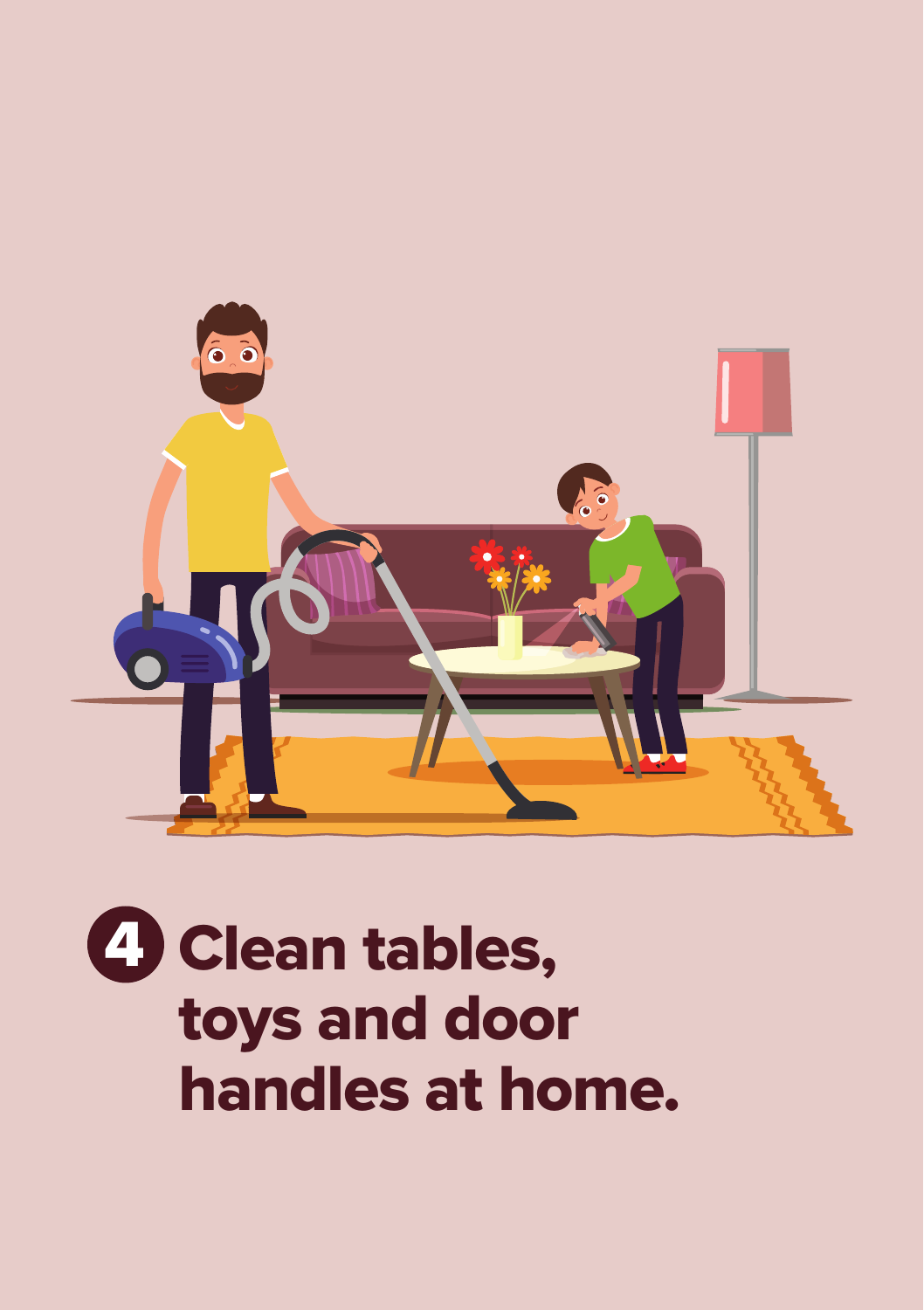

# 5 Try not to touch our mouth and eyes, pick our nose or bite our nails.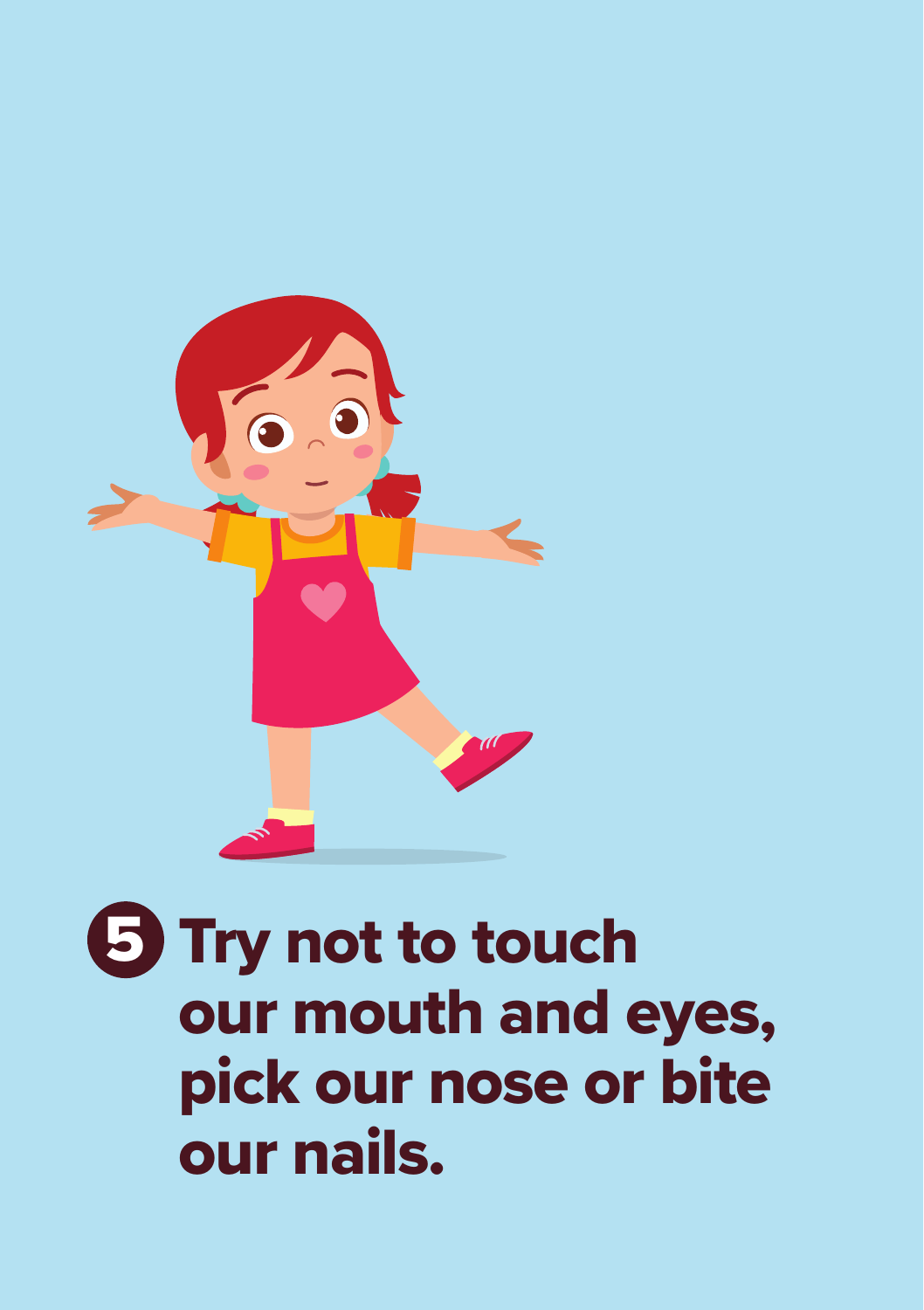# We also need to make sure we are not too close to others.

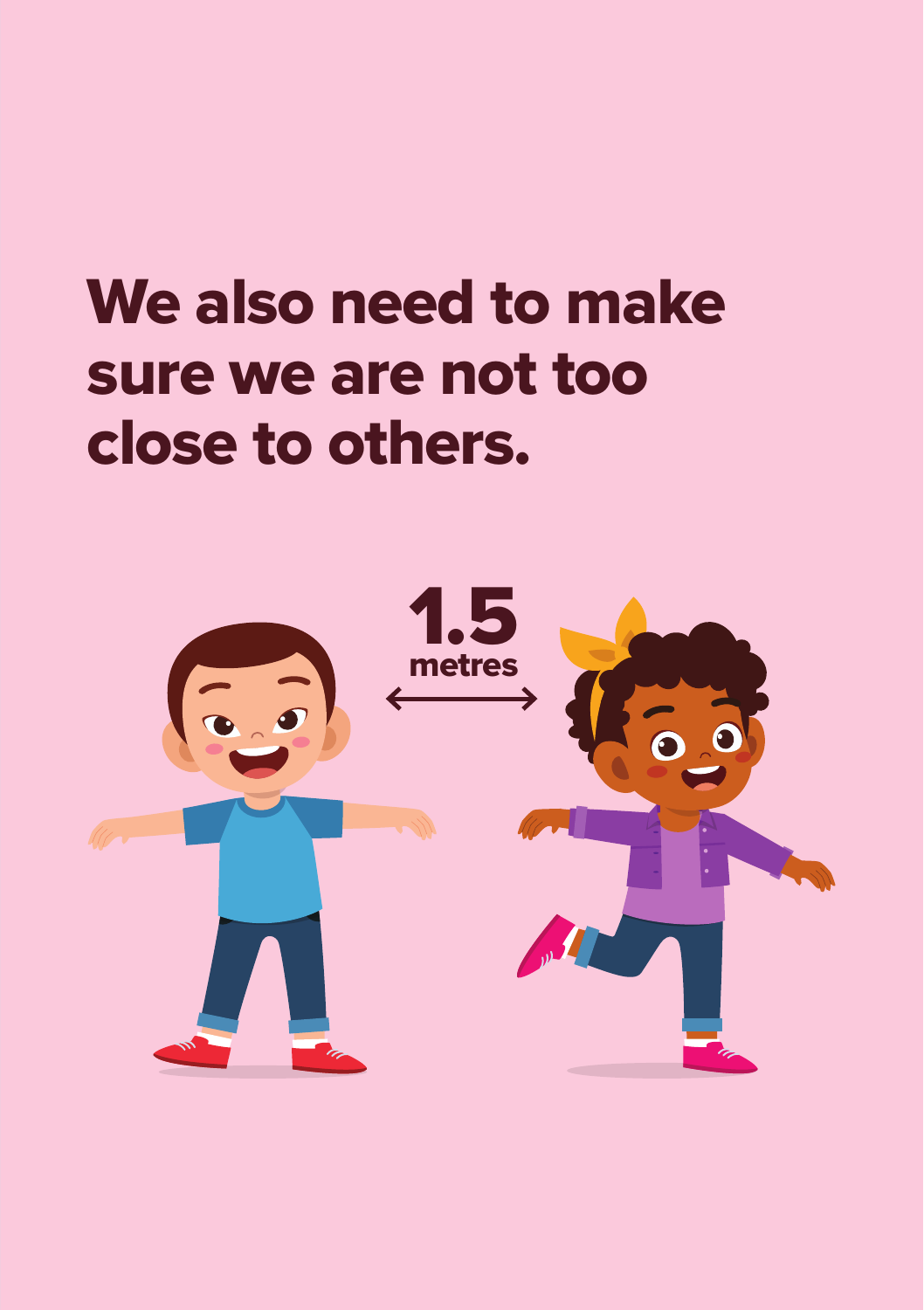# We should be able to spin around without touching anyone.

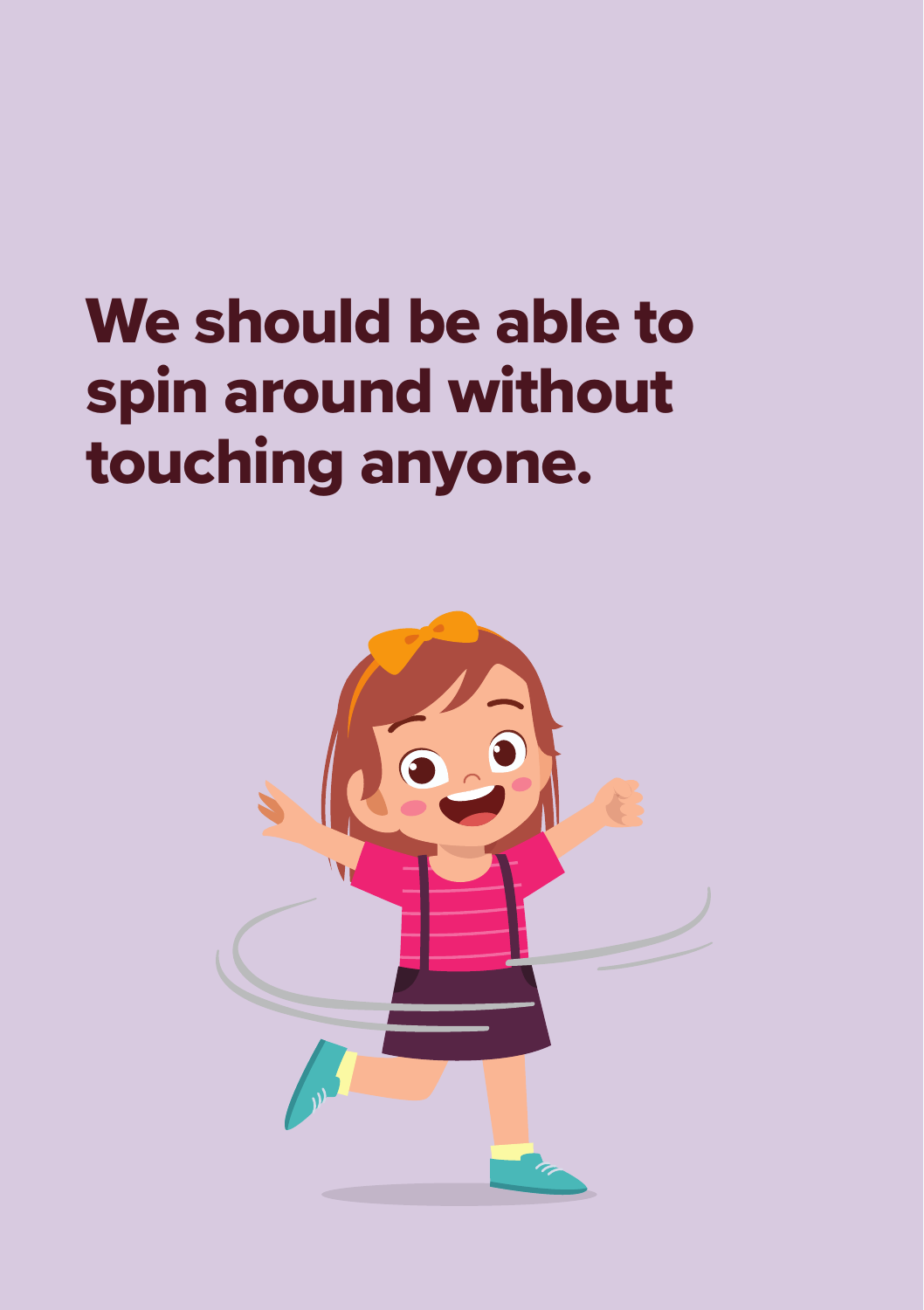

# Things might be a bit different for a while.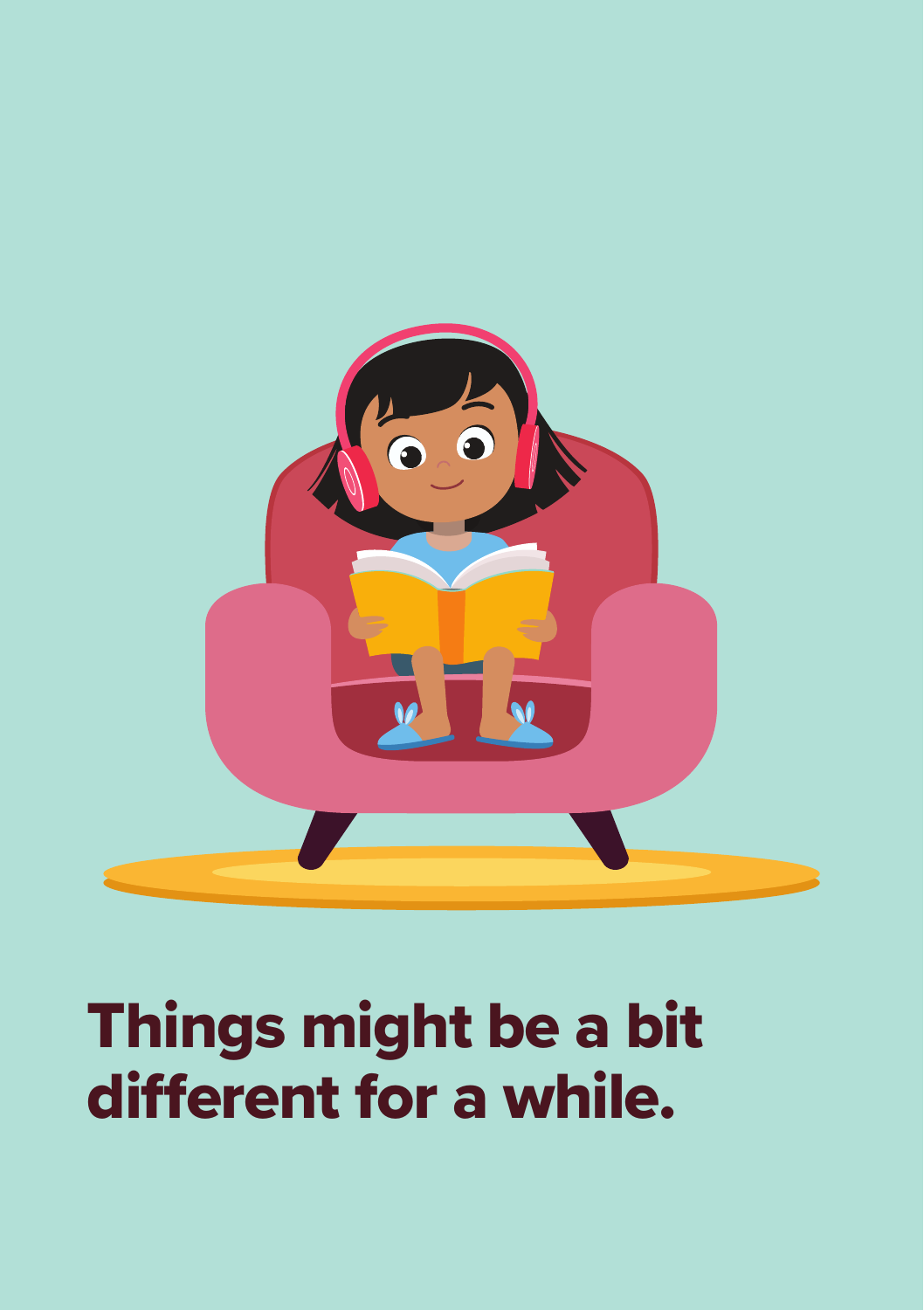This means we cannot do things that we normally do like playing with our friends or playing sport.

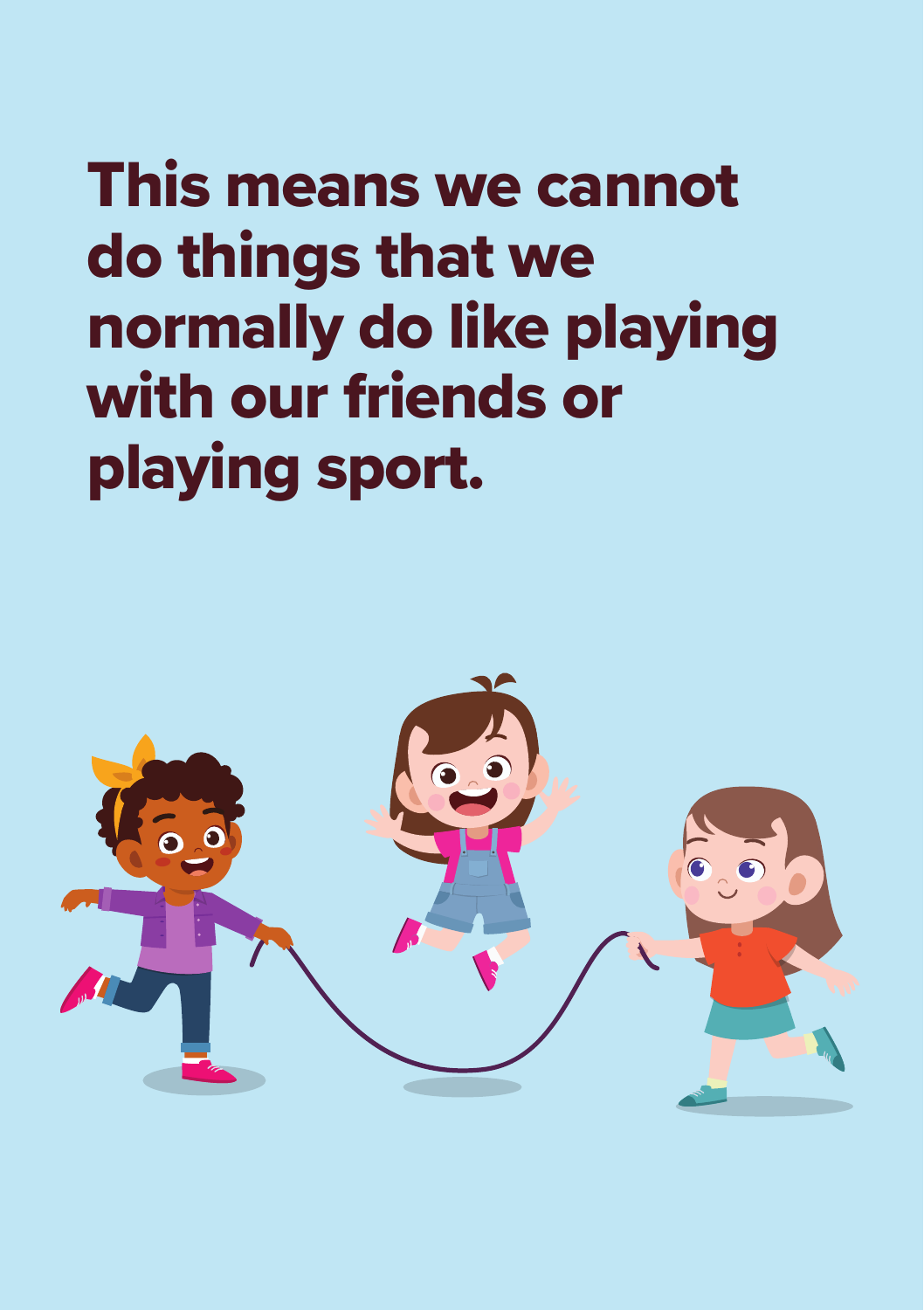

# Adults may be feeling sad but this will not be forever.

We can talk about our feelings together.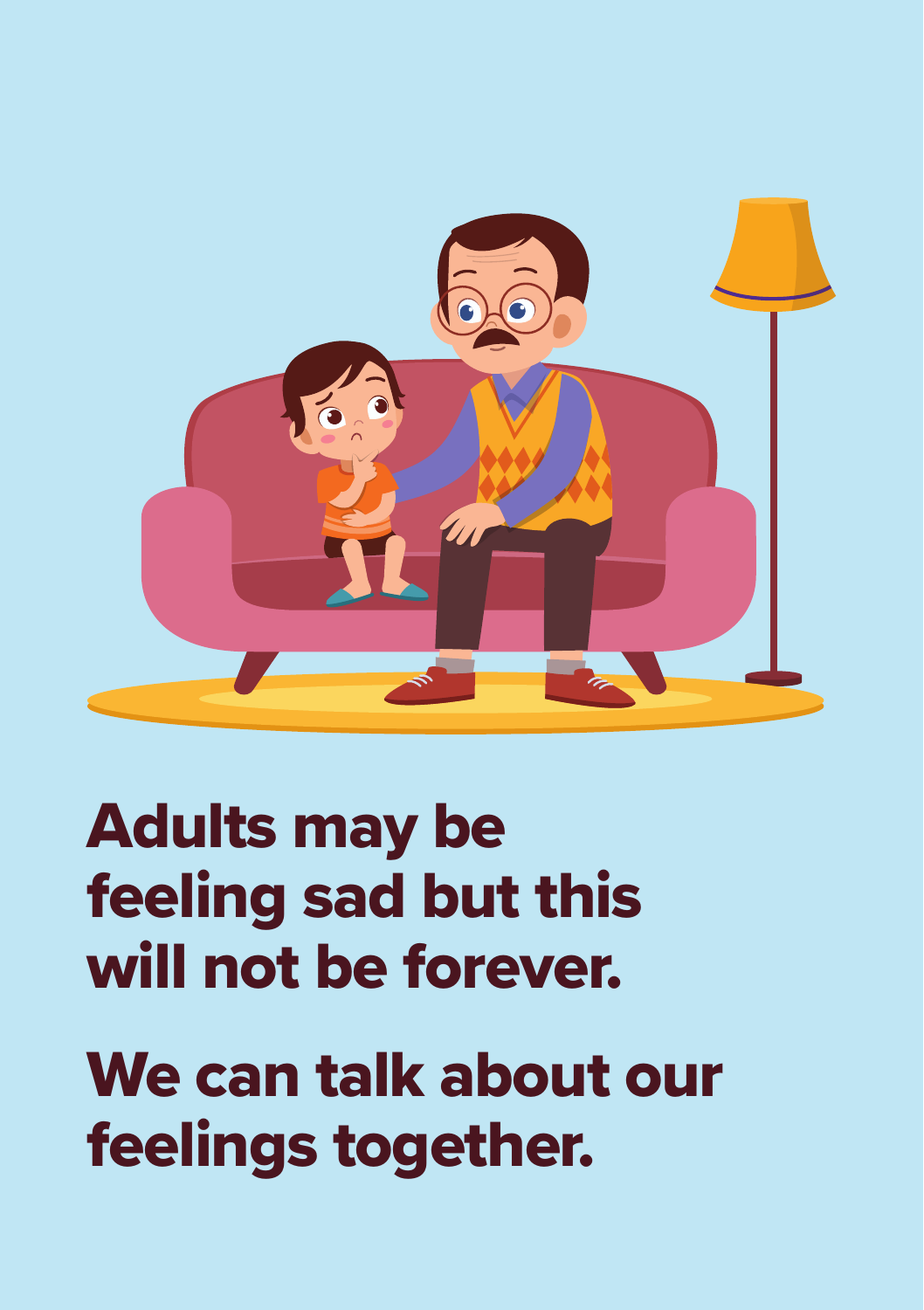# Doing all of these things can help stop it moving

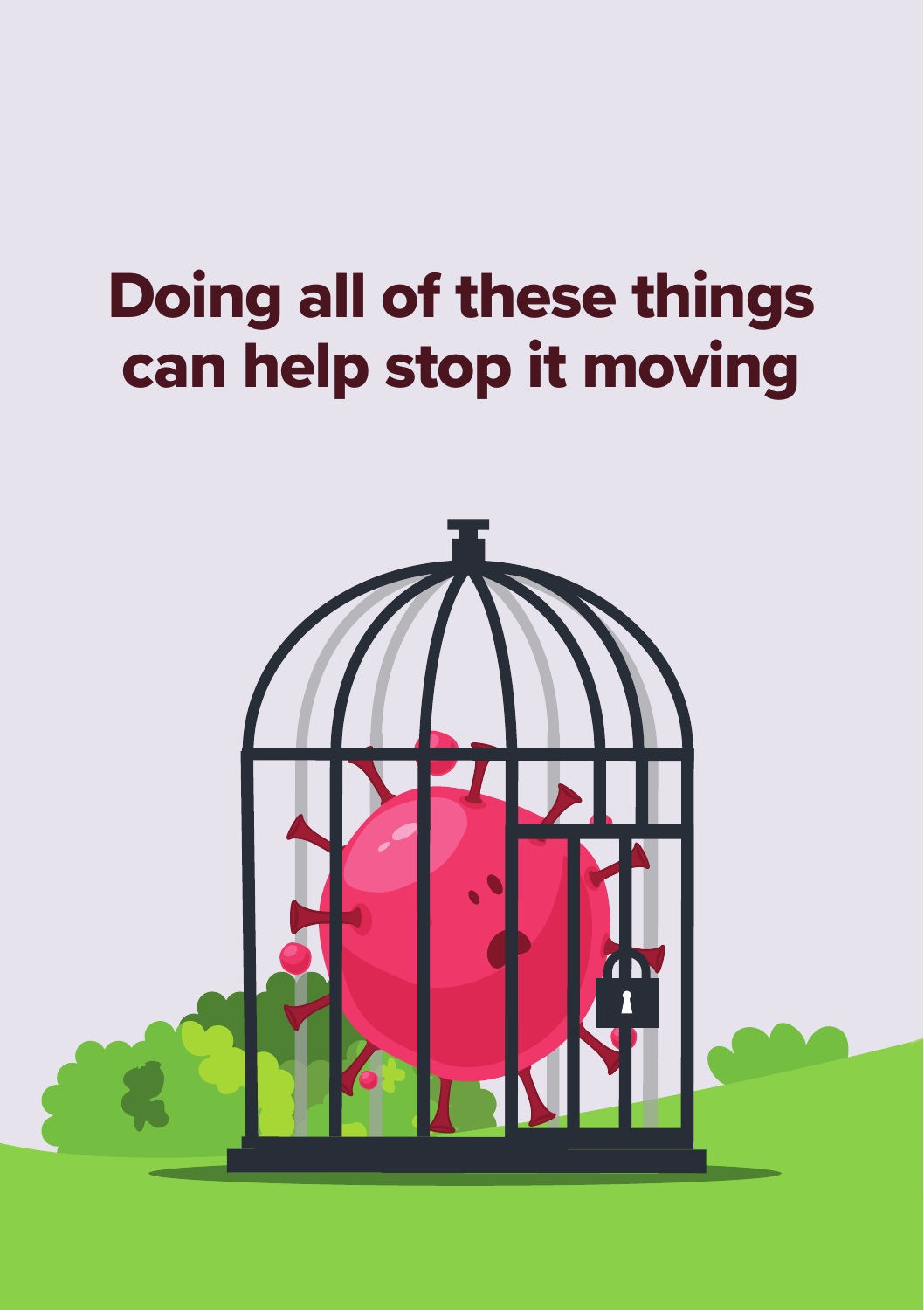# So we can all play with our friends and family again soon.